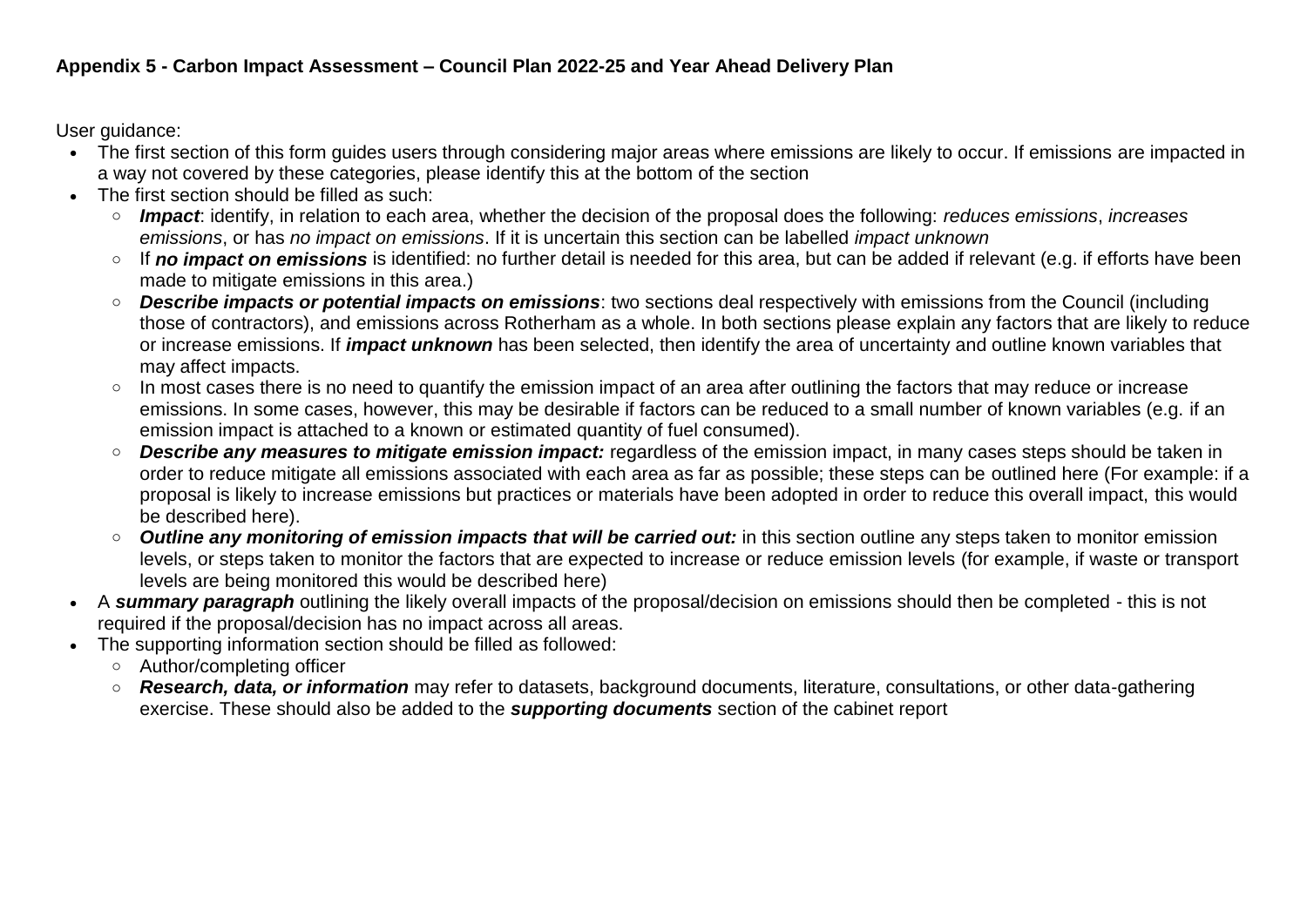|                                                     |                        | If an impact or potential impacts are identified                                                                                                                                                                     |                                                                                                                                                                                                                                                                                                                                                                                                                                                                              |                                                                                                                                                                                                                                                                                                                                                                                                                                                                                                                            |                                                                                                                                                                                                                                                                                   |
|-----------------------------------------------------|------------------------|----------------------------------------------------------------------------------------------------------------------------------------------------------------------------------------------------------------------|------------------------------------------------------------------------------------------------------------------------------------------------------------------------------------------------------------------------------------------------------------------------------------------------------------------------------------------------------------------------------------------------------------------------------------------------------------------------------|----------------------------------------------------------------------------------------------------------------------------------------------------------------------------------------------------------------------------------------------------------------------------------------------------------------------------------------------------------------------------------------------------------------------------------------------------------------------------------------------------------------------------|-----------------------------------------------------------------------------------------------------------------------------------------------------------------------------------------------------------------------------------------------------------------------------------|
| Will the<br>decision/proposal<br>impact             | Impact                 | Describe impacts or<br>potential impacts on<br>emissions from the                                                                                                                                                    | Describe impact or potential<br>impacts on emissions<br>across Rotherham as a                                                                                                                                                                                                                                                                                                                                                                                                | Describe any measures to<br>mitigate emission impacts                                                                                                                                                                                                                                                                                                                                                                                                                                                                      | Outline any<br>monitoring of<br>emission impacts                                                                                                                                                                                                                                  |
|                                                     |                        | Council and its<br>contractors.                                                                                                                                                                                      | whole.                                                                                                                                                                                                                                                                                                                                                                                                                                                                       |                                                                                                                                                                                                                                                                                                                                                                                                                                                                                                                            | that will be carried<br>out                                                                                                                                                                                                                                                       |
| <b>Emissions from</b><br>non-domestic<br>buildings? | Decreases<br>emissions | Year Ahead Plan<br>$\bullet$<br>2022 and the Council<br>Plan 2022 - 2025<br>include data for<br>previous carbon<br>emission reductions<br>and targets for net-<br>zero 30 across<br>Council operational<br>buildings | Delivery of new Century<br>business centre at Manvers<br>and delivery of a range of<br>business support and<br>advice projects to help local<br>companies recover - could<br>increase emissions from<br>new office buildings or<br>other businesses.                                                                                                                                                                                                                         | AMB adopted a<br>policy that all new<br>and refurbishment<br>properties will look at<br>the feasibility of low<br>carbon heating and<br>energy efficiency<br>measures as a first<br>option. Business<br>centres are included<br>in the Council's<br>decarbonisation<br>Plan.                                                                                                                                                                                                                                               | • Carbon Impact<br><b>Assessments</b><br>required for all<br>Cabinet reports.<br>• All emissions from<br>operational<br>buildings are<br>monitored and<br>reported publicly                                                                                                       |
| <b>Emissions from</b><br>transport?                 | Decreases<br>emissions | • The development of a fleet<br>conversion programme to<br>low carbon fuel will<br>decrease emissions.                                                                                                               | The plan for neighbourhood<br>road safety engagement,<br>including 20 mph zones, will<br>if successful decrease<br>emissions.<br>• Completion of the A630<br>Parkway Improvement<br>Scheme to reduce speeds<br>(50mph), reduce congestion<br>and improve air quality, and<br>delivery of bus, tram and<br>cycle improvements<br>through the Transforming<br>Cities Fund programme,<br>and Cycleways schemes in<br>line with the cycling strategy<br>will decrease emissions. | Installation of additional 8 $\bullet$<br>$\bullet$<br>charging units to<br>complement existing<br>provision, and 2<br>residential charging hubs<br>(subject to SYMCA<br>funding) will mitigate<br>transport emissions by<br>aiding the transition to<br>hybrid or electric.<br>Engagement with<br>communities in the<br>climate change agenda<br>and the delivery of the<br>communications plan to<br>raise awareness about<br>climate change is<br>expected to influence a<br>positive change in<br>behaviour across the | Approaches to<br>monitoring vehicle<br>usage, emissions<br>and fuel efficiency<br>are being<br>developed.<br>Carbon Impact<br>Assessments<br>required for all<br>cabinet reports.<br>Baseline data<br>assessments are in<br>progress for fleet<br>and grey transport<br>emissions |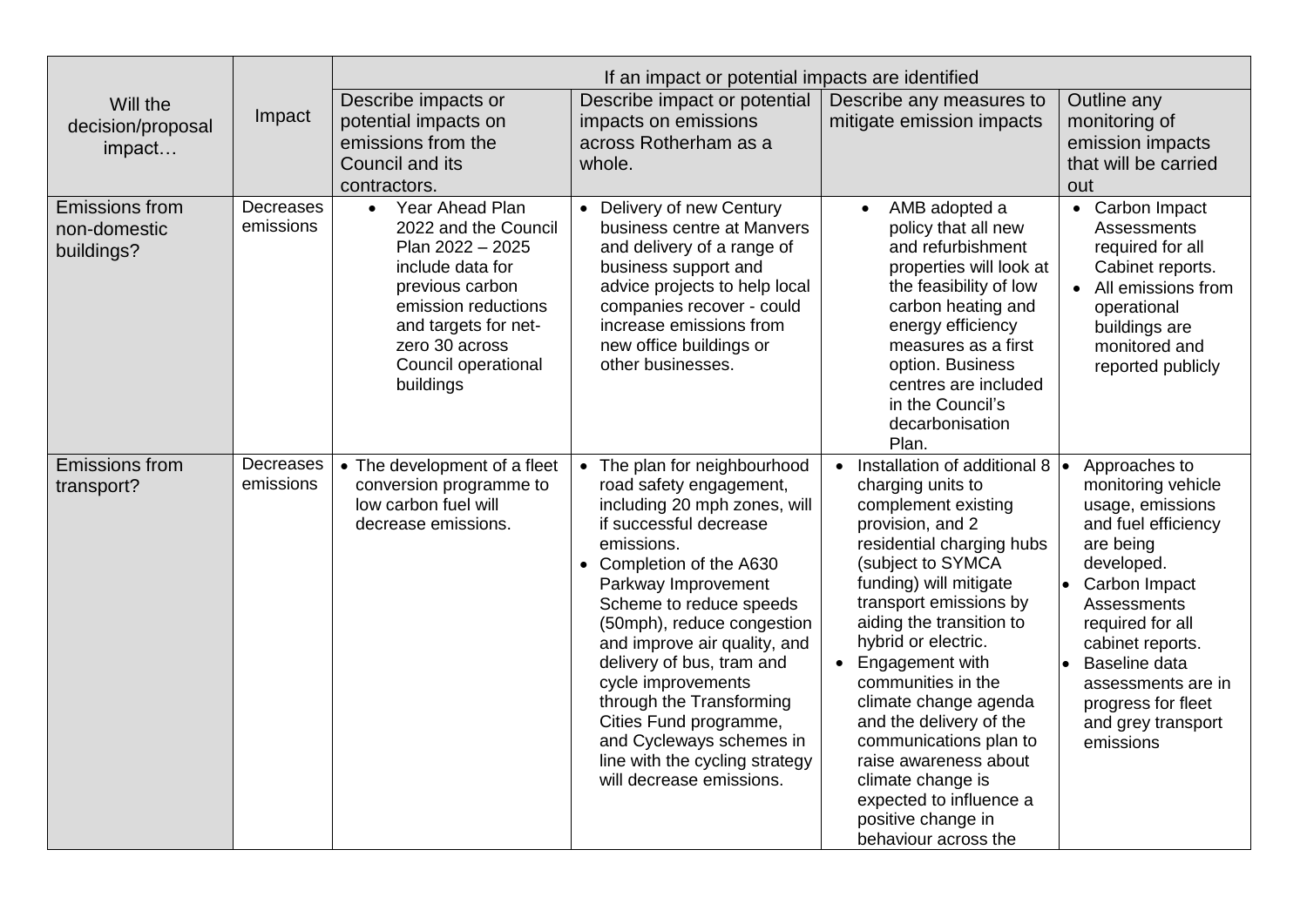|                                                                        |                       |                                                                      |                                                                                                                                                       | borough, including<br>moving to low carbon<br>transport.                                                                                                                                                                                                                                                                                                                                                                                                                                                                                                                                                                                                                                                                                                                                                                                                                                                                |                                                                                                                                                                                                                                                                                                                                                |
|------------------------------------------------------------------------|-----------------------|----------------------------------------------------------------------|-------------------------------------------------------------------------------------------------------------------------------------------------------|-------------------------------------------------------------------------------------------------------------------------------------------------------------------------------------------------------------------------------------------------------------------------------------------------------------------------------------------------------------------------------------------------------------------------------------------------------------------------------------------------------------------------------------------------------------------------------------------------------------------------------------------------------------------------------------------------------------------------------------------------------------------------------------------------------------------------------------------------------------------------------------------------------------------------|------------------------------------------------------------------------------------------------------------------------------------------------------------------------------------------------------------------------------------------------------------------------------------------------------------------------------------------------|
| <b>Emissions from</b><br>waste, or the<br>quantity of waste<br>itself? | Potential<br>increase | Plans include<br>$\bullet$<br>reductions of waste<br>and fly tipping | • A series of events and<br>activities, including<br>Women's Euro 2022,<br>Rotherham Show,<br>Rotherham 10k could<br>increase the amount of<br>waste. | • A plan is being<br>developed to tackle<br>single use plastics across<br>council buildings and<br>events.<br>• Plans for awareness<br>raising in the community<br>and amongst council staff<br>to influence a positive<br>change will aid the<br>reduction of waste in any<br>planned large-scale<br>events.<br>• Climate emergency<br>communications plan<br>being developed to<br>facilitate the participation<br>and involvement of<br>residents, partners and<br>other interested<br>organisations and<br>communities will include<br>engagement with young<br>people to reach out to the<br>community.<br>Future large-scale<br>$\bullet$<br>events, such as plans to<br>deliver the Children's<br><b>Capital of Culture</b><br>initiative, with phase 1<br>engagement programme<br>to co-design commencing<br>this year, explore option<br>to focus around keeping<br>waste and emissions<br>reductions in mind. | • A baseline for single<br>use plastics across<br>council buildings and<br>events will be<br>identified.<br>• Improved<br>information and data<br>to take further action<br>in reducing waste,<br>improving recycling<br>rates and reducing<br>contamination.<br>• Carbon Impact<br><b>Assessments</b><br>required for all<br>cabinet reports. |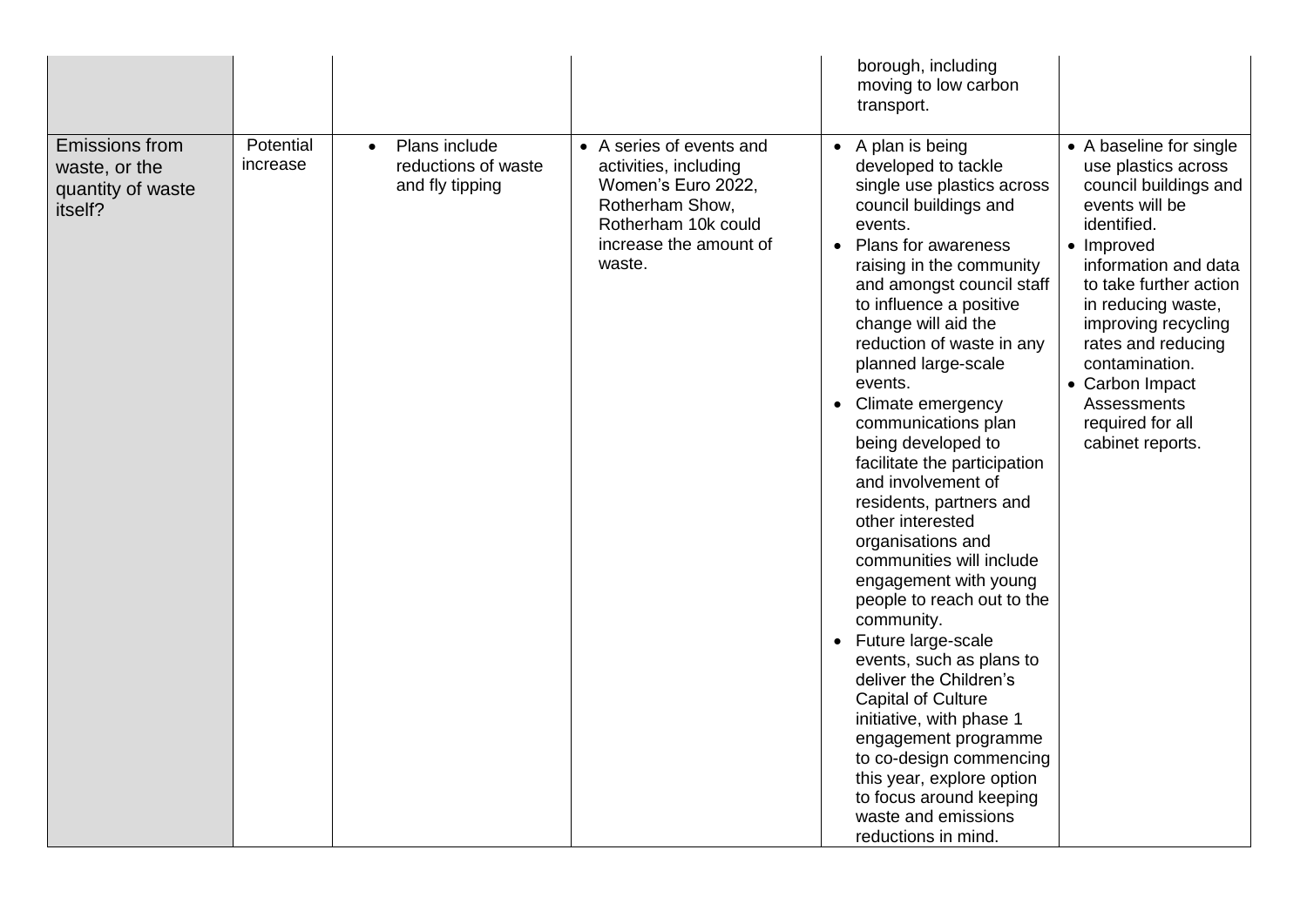| <b>Emissions from</b><br>housing and<br>domestic buildings?  | Impact<br>unknown     | • Delivery of the Council's<br><b>Housing Growth</b><br>Programme, including:<br>Town Centre housing<br>$\circ$<br>programme<br>Chesterhill Avenue and<br>$\circ$<br><b>Whinney Hill</b><br><b>Delivery of Council</b><br>$\circ$<br>bungalows on sites in<br><b>Treeton and Ravenfield.</b>                                                                                                                                                                                                                                                         | Refresh of the Housing<br>Strategy for 2022-2025<br>will include the Green<br>Housing Strategy to<br>reduce energy costs and<br>improve efficiency of<br>homes.<br>Implementation of<br>domestic building, heating<br>or energy efficiency<br>measures will reduce<br>annual CO2 emissions.<br>Identify buildings that<br>$\bullet$<br>have heating systems in<br>need of replacement<br>which are suitable for<br>alternative fuels.                                                                                             | • Establish housing<br>stock emission<br>baselines,<br>consolidating the<br>available intelligence<br>and gathering further<br>data as required,<br>using both Parity<br>software with<br>existing data on<br>council-owned<br>housing stock, and<br>developing<br>intelligence on the<br>wider housing stock<br>across the Borough.<br>• Carbon Impact<br>Assessments<br>required for all<br>cabinet reports. |
|--------------------------------------------------------------|-----------------------|------------------------------------------------------------------------------------------------------------------------------------------------------------------------------------------------------------------------------------------------------------------------------------------------------------------------------------------------------------------------------------------------------------------------------------------------------------------------------------------------------------------------------------------------------|-----------------------------------------------------------------------------------------------------------------------------------------------------------------------------------------------------------------------------------------------------------------------------------------------------------------------------------------------------------------------------------------------------------------------------------------------------------------------------------------------------------------------------------|----------------------------------------------------------------------------------------------------------------------------------------------------------------------------------------------------------------------------------------------------------------------------------------------------------------------------------------------------------------------------------------------------------------|
| <b>Emissions from</b><br>construction and/or<br>development? | Potential<br>increase | • Construction and planned<br>developments, such as<br>improving the condition of<br>local neighbourhood<br>roads through the 2024<br>roads programme,<br>completion of the<br><b>Libraries Capital</b><br>Investment Programme,<br>including the provision of<br>the new library at<br>Thurcroft, developing new<br>and improved play areas<br>for children and young<br>people, a feasibility study<br>for the Rotherham<br>Theatre will increase<br>emissions.<br>Plans for large scale<br>$\bullet$<br>developments and<br>improvements, such as | <b>Emission considerations</b><br>as part of the Council's<br>social value policy are<br>being developed,<br>exploring how the policy<br>can be used to incentivise<br>climate change<br>commitments and CO2<br>reductions within tender<br>processes.<br>Introduction of further<br>SPDs (supplementary<br>planning documents)<br>relevant to climate<br>change - SPDs can<br>elaborate on Local Plan<br>policies, giving<br>developers additional<br>technical guidance,<br>speeding up applications<br>and resulting in better | • Carbon Impact<br>Assessments<br>required for all<br>cabinet reports.                                                                                                                                                                                                                                                                                                                                         |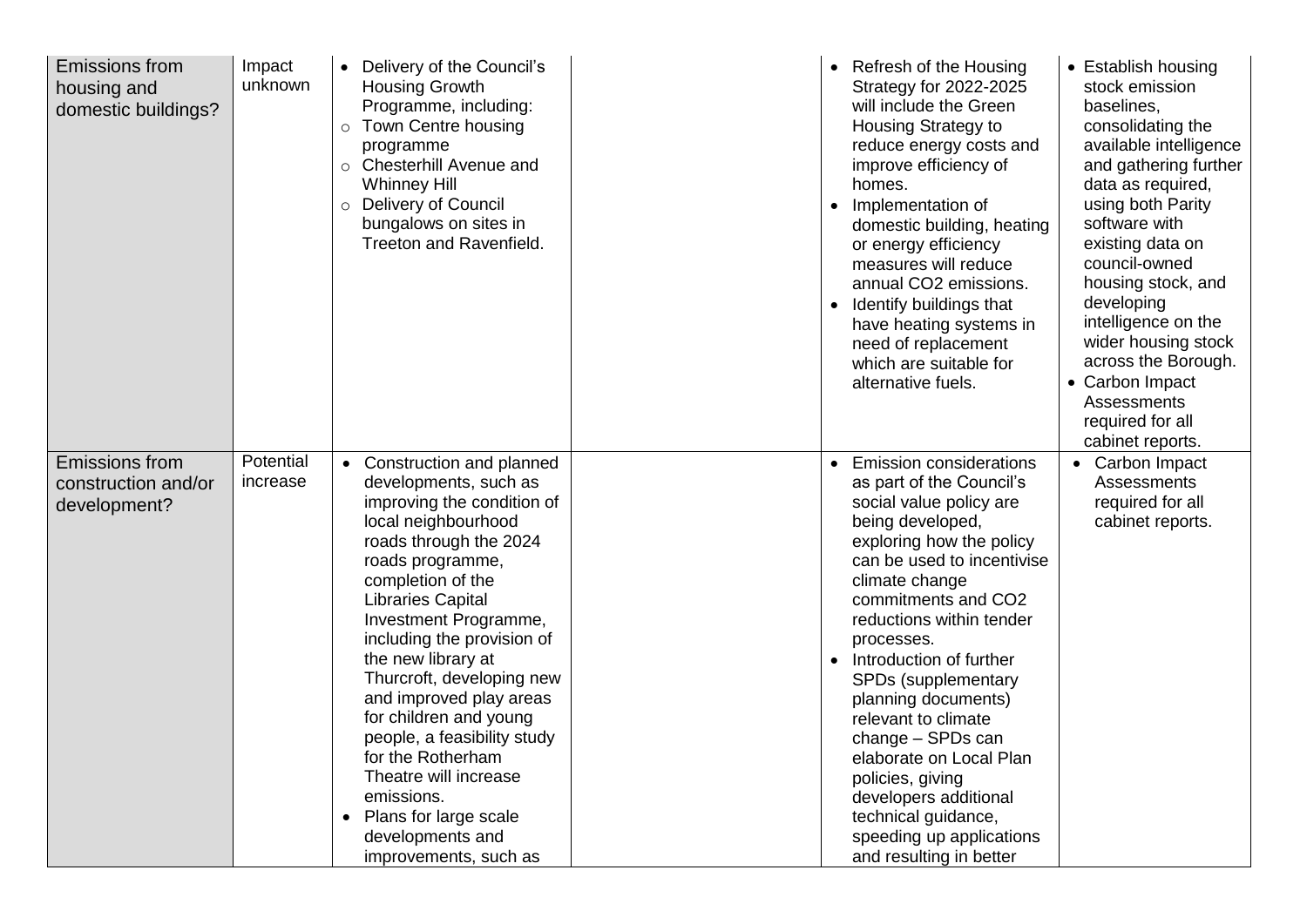|                                         |                       | the towns and villages<br>fund, construction of the<br>market and library<br>schemes as part of Future<br><b>High Streets Fund</b><br>programme and<br>construction of the leisure<br>development on Forge<br>Island could significantly<br>increase carbon<br>emissions.<br>Plans connected to the<br>$\bullet$<br>construction of flood<br>alleviation schemes and<br>barriers, such as<br>achieving 'shovel ready'<br>status for the six priority<br>flood alleviation schemes.<br>securing funding to<br>implement the schemes,<br>constructing the Forge<br>Island canal barrier and<br>the Ickles Lock to<br>Centenary Way flood wall<br>and embankment will all<br>entail emissions. |                                                                                                                                                                                                                                                                                                                                                                 | quality development for<br>the community and<br>environment.                                                                                                                                                                                                                                                               |                                                                                                                                                                                                                                                          |
|-----------------------------------------|-----------------------|---------------------------------------------------------------------------------------------------------------------------------------------------------------------------------------------------------------------------------------------------------------------------------------------------------------------------------------------------------------------------------------------------------------------------------------------------------------------------------------------------------------------------------------------------------------------------------------------------------------------------------------------------------------------------------------------|-----------------------------------------------------------------------------------------------------------------------------------------------------------------------------------------------------------------------------------------------------------------------------------------------------------------------------------------------------------------|----------------------------------------------------------------------------------------------------------------------------------------------------------------------------------------------------------------------------------------------------------------------------------------------------------------------------|----------------------------------------------------------------------------------------------------------------------------------------------------------------------------------------------------------------------------------------------------------|
| Carbon capture<br>(e.g. through trees)? | Decrease<br>emissions |                                                                                                                                                                                                                                                                                                                                                                                                                                                                                                                                                                                                                                                                                             | Improvement of approach to<br>weed control and removal,<br>as well as sustainable<br>management of verges and<br>greenspaces to<br>encouraging biodiversity<br>and increase wildflower<br>areas, with potential impact<br>on carbon capture.<br>• Commence a borough-wide<br>tree planting programme<br>(7000 trees in total), in<br>partnership with community | A medium term (next five<br>$\bullet$<br>years) and long term<br>(next ten years)<br><b>Environmental Crisis</b><br><b>Strategy and Action Plan</b><br>is being developed.<br>First proposals for country<br>$\bullet$<br>park masterplans (Rother<br>Valley and Thrybergh) for<br>public consultation to be<br>developed. | • The Council<br>currently has little<br>data related to<br>carbon sequestered<br>via trees, limiting our<br>understanding of the<br>planting required to<br>offset emissions.<br>• Carbon Impact<br>Assessments<br>required for all<br>cabinet reports. |